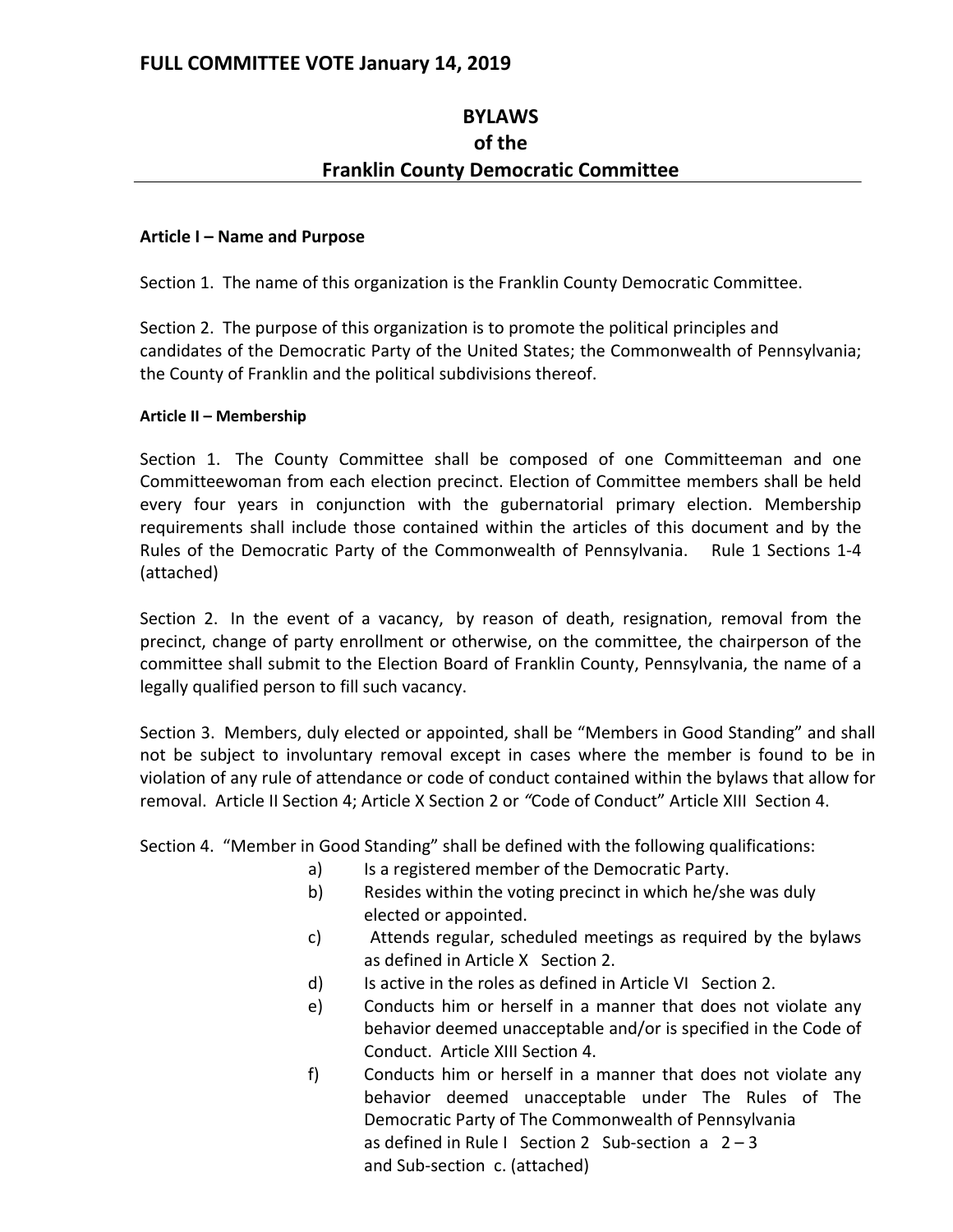## **Article III – Elected Officers**

Section 1. The elected officers of this Committee shall be a County Chairperson, a 1<sup>st</sup> Vice-Chairperson (who shall be of the opposite gender of the County Chairperson), a Second Vice-Chairperson, a Secretary and a Treasurer. The officers of the County Committee shall hold the same offices on the Executive Committee.

Section 2. Officers shall be elected by the members at a meeting to be held for such purpose no later than thirty (30) days after the certification of the election of the Democratic committeemen and committeewomen by the County Board of Elections. Election of officers shall be presided over by the outgoing Chairperson. In an instance where the current Chairperson is seeking to retain his/her position, a neutral party shall be appointed to conduct the nomination/election process. Election of Officers shall be by a signed ballot if there are multiple candidates for the position or a roll call or voice vote for instances when a single candidate is indicated. At the conclusion of elections, ballots and results of roll call and voice votes shall be retained by the Secretary as part of the official record and shall be available for view upon request.

Section 3. Officers shall serve from the date of their election until the election of their successors at the meeting indicated in Section 2 of this article.

Section 4. In the event of the death or resignation of the Chairperson, the First Vice Chairperson shall serve as Acting Chairperson. Within forty-five (45) days from the death or resignation of the Chairperson, the First Vice Chairperson, as Acting Chairperson, shall hold a special meeting of the members to elect a Chairperson to serve the remainder of the term thus vacated.

Section 5. In the event of the temporary inability of the Chairperson to perform the duties and responsibilities of his/her position for any reason, the First Vice-Chairperson shall serve as Acting Chairperson.

Section 6. In the event of the death, resignation, or temporary inability of any other officer to serve, the Executive Committee shall fill the vacancy for the remainder of the term of or the period of temporary disability, as the case may be. Any special election necessitated by a vacancy shall be held within forty-five (45) days of the occurrence of the vacancy.

Section 7. No elected officer shall be removed from office, or not initially seated, during the term for which he/she was elected, unless he/she has been convicted or plead guilty to a felony or violates specified policies that rise to a level deserving of removal as determined by an investigation and/or hearing conducted by the Executive Committee. Article XIII "Code of Conduct" Section 3 - 4 Also, a breach of Article II "Rules of Membership" during his/her term of office would subject an officer to a hearing by the Executive Committee to determine if he/she should be removed from office.

## **Article IV – Duties of Officers**

Section 1. The Chairperson of the County Committee shall preside at all meetings of the Executive Committee and shall be entitled to vote on all questions. The Chairperson shall serve as the official spokesperson for the Franklin County Democratic Party, make appointments to fill vacancies, appoint all standing and special committees and working groups, serve on the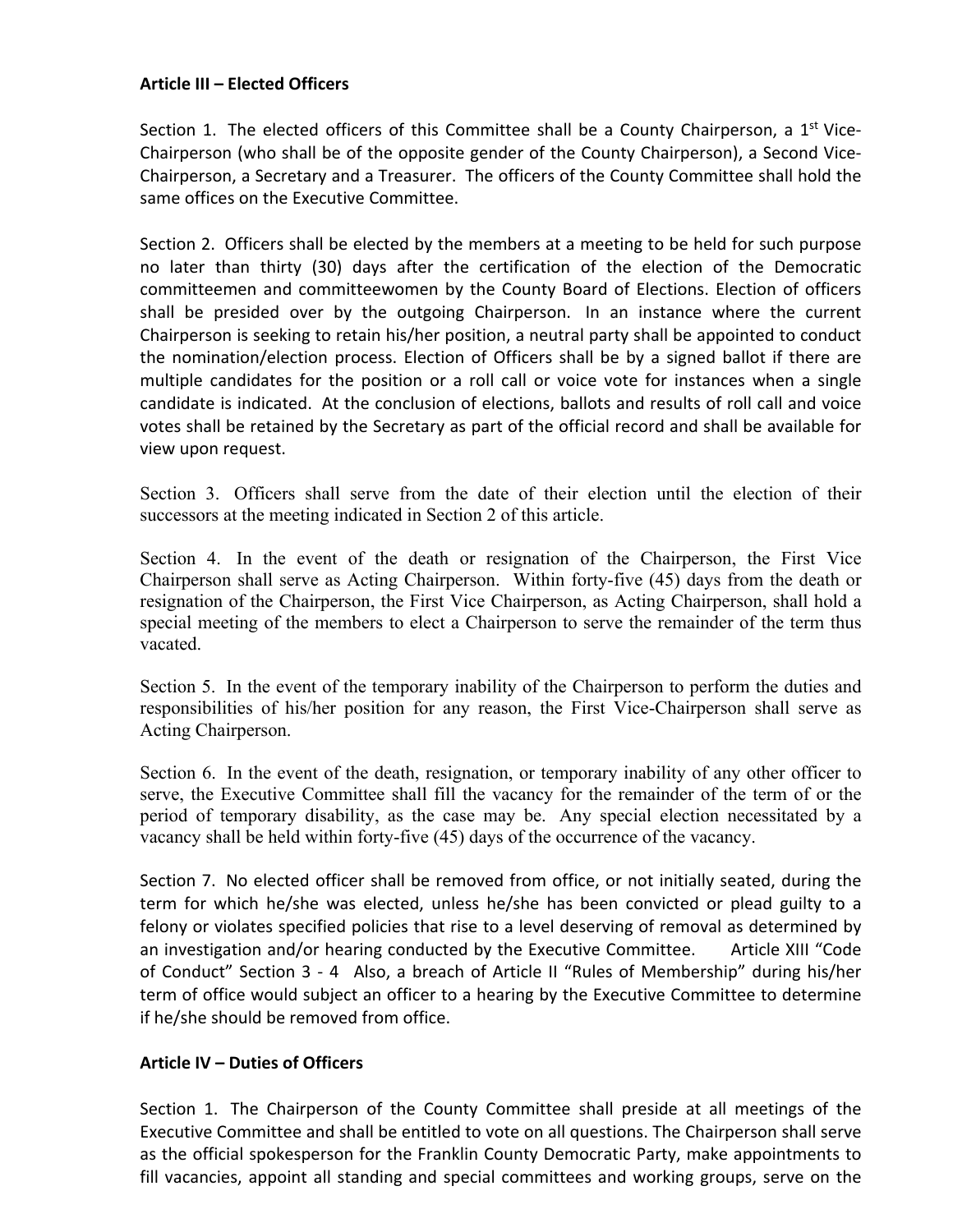State Democratic Committee, and perform such other duties as usually pertain to the office. The Chairperson is an ex officio member of all committees and working groups and of all Democratic Clubs established in the County. If the County Chairperson is unable to carry out his/her duties, they shall be assigned to the Vice-Chairperson(s) in order of rank.

Section 2. It shall be the duty of the Vice Chairpersons, First and Second, to carry out such duties as the Chairperson may designate. In the absence of the Chairperson at any meeting the Vice Chairperson, in order of rank, shall fill in for the Chairperson during his/her absence.

Section 3. The Secretary shall create a record of the minutes of all regular meetings in a timely manner, retain them as an official record and distribute them electronically to all members of the Committee. The Secretary also performs such other duties as required by the Chair.

Section 4. The Treasurer shall receive all monies of the organization and promptly deposit them in a designated financial institution; maintain an accurate account of all receipts and disbursements, and shall be responsible for the printing and distributing of a financial report to be presented at each meeting of the Executive Committee. A budget shall be prepared for each calendar year and be presented to the Executive Committee for approval prior to the January meeting or as soon thereafter as is reasonably possible. The Treasurer shall complete any financial reports as are required by Local, State and Federal Election Law in accordance with deadlines indicated.

Section 5. All officers, before assuming office, shall sign an agreement that they will, within two weeks after leaving office, turn over to their successors all books, papers, records, equipment, and monies received by them for their use while in office.

# **Article V – Committees**

Section 1. The representatives and authoritative committees of the Democratic Party in Franklin County shall be:

- 1. The County Committee
- 2. The County Executive Committee
- 3. Such other subordinate committees or working groups as may be designated and established at the discretion of the County Chairperson.

Section 2. Only regular registered and enrolled Democratic electors shall be eligible to serve as members of, or officers of, any committee or working group as provided by Section 1 of this article, except as provided for by Section 3 of this article.

Section 3. Individuals not registered as Democrat may be appointed to serve on bipartisan committees to elect Democratic candidates. Individuals who identify with and support the Democratic Party but are not yet of legal voting age may be appointed to working groups.

Section 4. No person prohibited by law, civil service regulations, etc., shall be eligible to serve on any committee or working group.

Section 5. All appointments to committees or working groups shall be made by the County Chairperson and appointees shall serve at the pleasure of the Chairperson. The Chairperson shall be an ex officio member of all committees and working groups.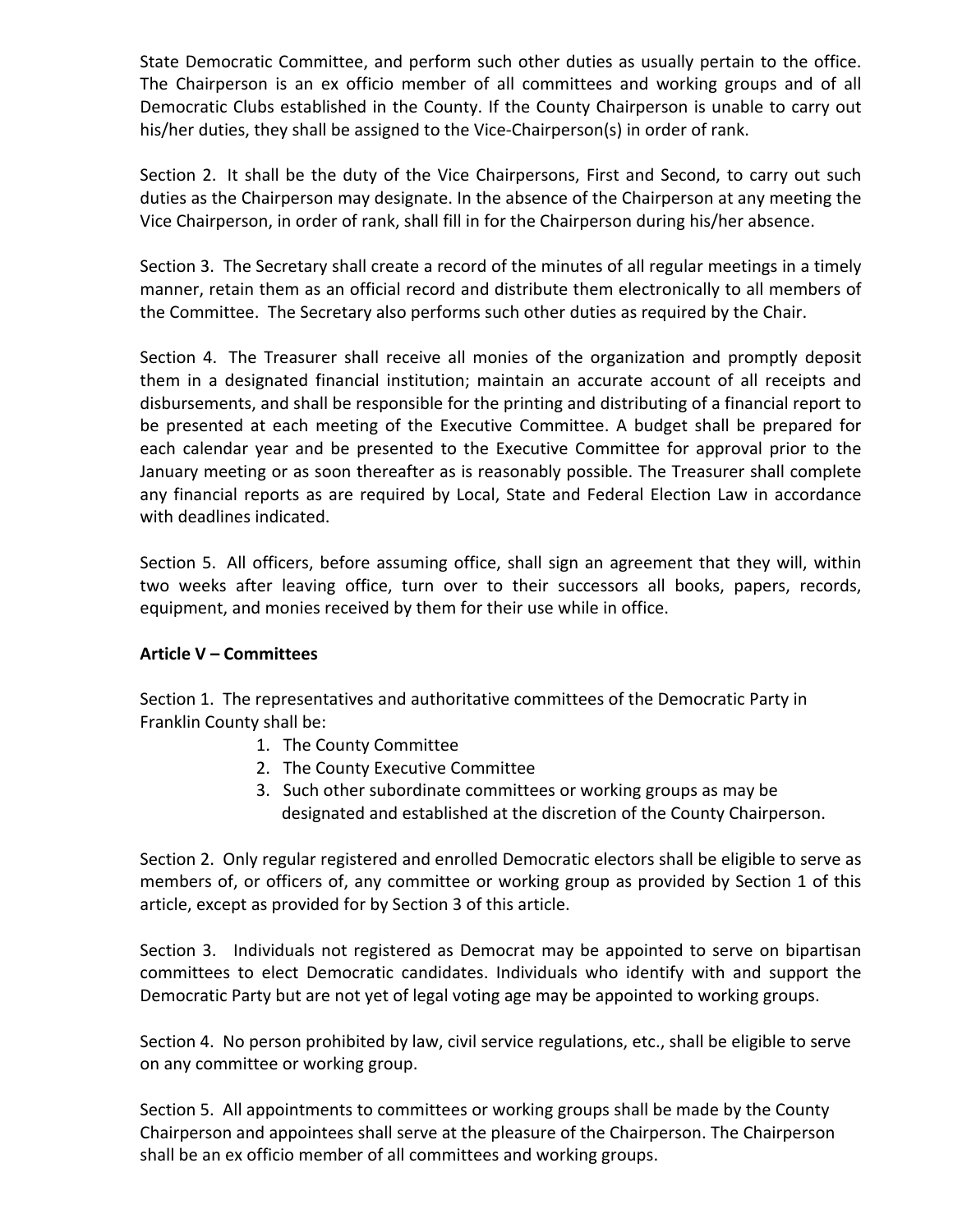Section 6. All county committees are subject to State Party Rule VII, "*County Rules and Contests*".

## **Article VI – County Committee**

Section 1. The County Committee shall be the duly elected Democratic committeemen and committeewomen and those appointed to fill vacancies as herein set forth.

Section 2. The Democratic committeemen and committeewomen shall be responsible for electing the county party officers, attending regularly scheduled and special committee meetings, serving on working groups, assisting with voter registration efforts, helping to recruit Democratic candidates and circulate their nominating petitions, conducting get out-the-vote communications with registered Democrats in their respective precincts and recruiting volunteers to work at the polling place in their respective precincts for primary and general elections and for attending/assisting with fund raising and educational events hosted by the Committee whenever possible.

## **Article VII – Executive Committee**

Section 1. Except as otherwise provided herein, all powers of this organization shall be exercised by an Executive Committee.

Section 2. The members of the Executive Committee shall consist of: the State Committeeman and State Committeewoman from Franklin County, the elected officers of this Committee, the Chairperson/President of any approved county wide Democratic Club and Area Representatives as determined by the Executive Committee.

*S*ection 3. Any Regional Representative(s) on the Executive Committee shall coordinate and promote Democratic voter registration and campaign activities in their respective area(s) and assist with precinct person duties in under represented precincts in their area(s)

Section 4. The Executive Committee shall meet not less frequently than once monthly unless changed by the County Chairperson, and shall keep accurate records of its proceedings. It shall approve all expenditures of funds, and shall have power to bind this organization in all contractual matters.

Section 5. The Executive Committee may adopt, alter and amend rules governing its proceedings. With the exception of Article XI Section 4 regarding conveyance of proxies, the other provisions of Articles X and XI, shall not apply to meetings of the Executive Committee.

## **Article VIII – Area Clubs**

Section 1. The County Chairperson may, from time to time, designate an area(s) where a new club is created and name an interim chairperson for that club to serve until a duly organized election occurs for that position within 90 days of that appointment.

Alternatively, a group of registered Democrats in the county may choose to establish a local club, elect their Chair and petition to the County Executive Committee for formal recognition. Acceptance by the County Committee requires a 2/3 majority vote of the sitting Executive Committee.

Section 2. The Chairperson (s) of the different local clubs shall be chosen by election of the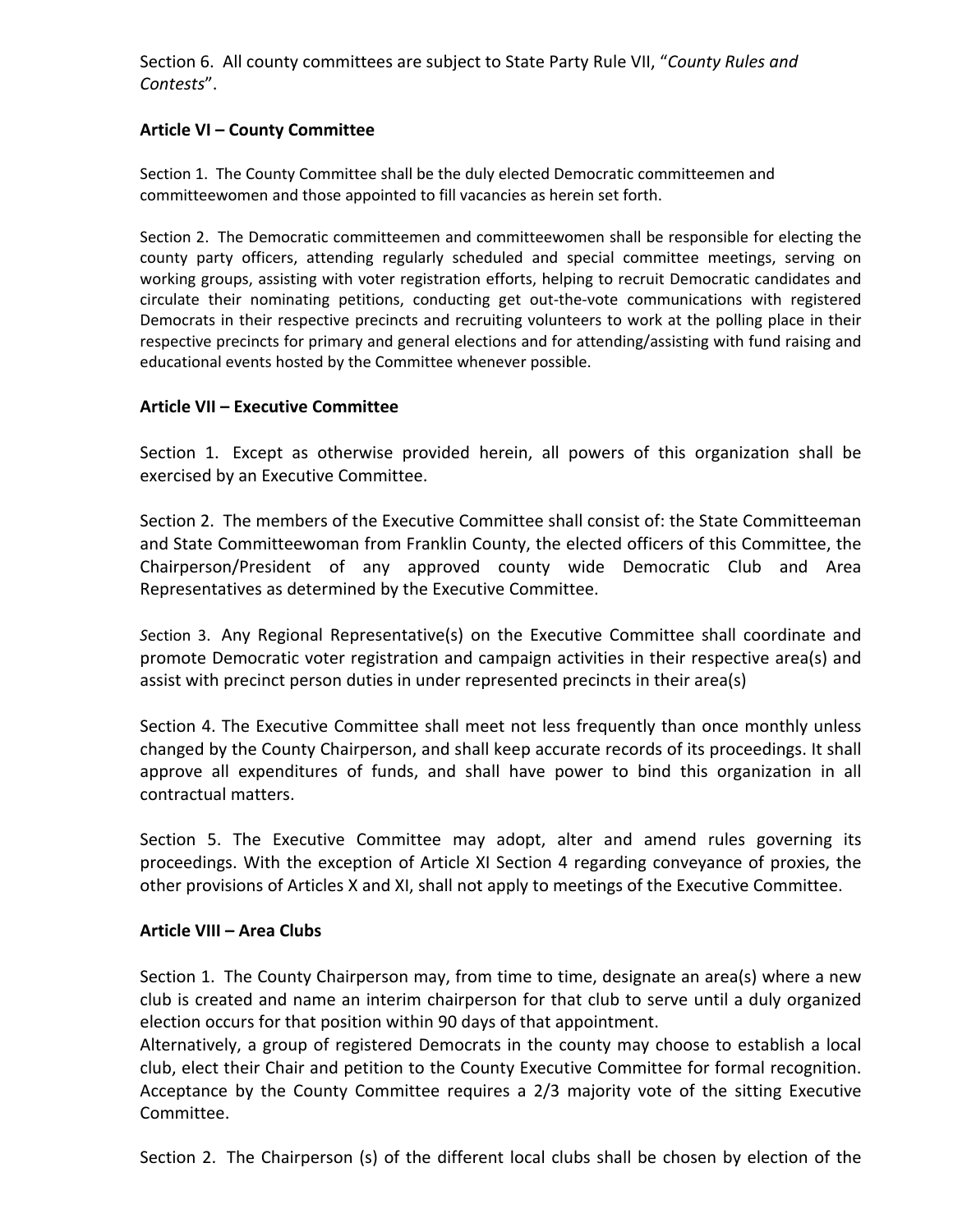members of that club who shall all be registered Democrats, residents of the county and may only be the representative of one county club.

Section 3. Any Clubs within the county shall establish bylaws which conform to the County Committee bylaws.

Section 4. Once established and formally recognized by the county executive committee, a local club becomes formally recognized as part of the Franklin County Democratic Party with the rights of:

a) Placement of their representative on the county committee.

b) Coverage by the county committee's insurance policies (if any).

c) Assistance from the county VAN administrator for training and access to the VAN.

d) Right to refer to themselves as part of the Democratic Party of Franklin County in publicity and signage.

## **Article IX – Qualification of Officers**

Section 1. All elected and appointed officers and members of the Executive Committee shall be registered Democrats, voting and residing in Franklin County.

Section 2. All Officers must adhere to the eligibility requirements as referenced in "The Rules of the Democratic Party of the Commonwealth Of Pennsylvania" version March 19, 2005; Rule 1 Sections 1-4 (attached)

Section 3. An elected officer may retain his/her office if he/she is required to resign from his or her precinct committee seat because he or she has moved from the precinct, but must remain a registered Democrat living within the county to retain the office.

## **Article X – Meetings**

Section 1. This organization shall meet at such times as shall be determined by the Chairperson.

Section 2. Members of the Committee, barring absences deemed excusable by the Chair, are expected to attend, at minimum, one meeting every six months and shall fulfill the requirements of a "Member in Good Standing". Article II Section 4.

If absence rises to a level deemed by the Chair to be abandonment of office, the Chair may remove said member from office and appoint his or her replacement to serve the remainder of the term.

Section 3. The Chairperson shall call a special meeting of this organization upon petition of sixty percent of the County Committee. Such meetings shall be held within forty-five (45) days of the filing of such petition with the Chairperson.

Section 4. The Chair or Secretary shall notify all members by first class mail, telephone or electronic mail of all meetings at least one week prior to said meeting. Notices of "special meetings" shall state the purpose of the meeting, unless the meeting is for general purposes, in which case the notice shall so state.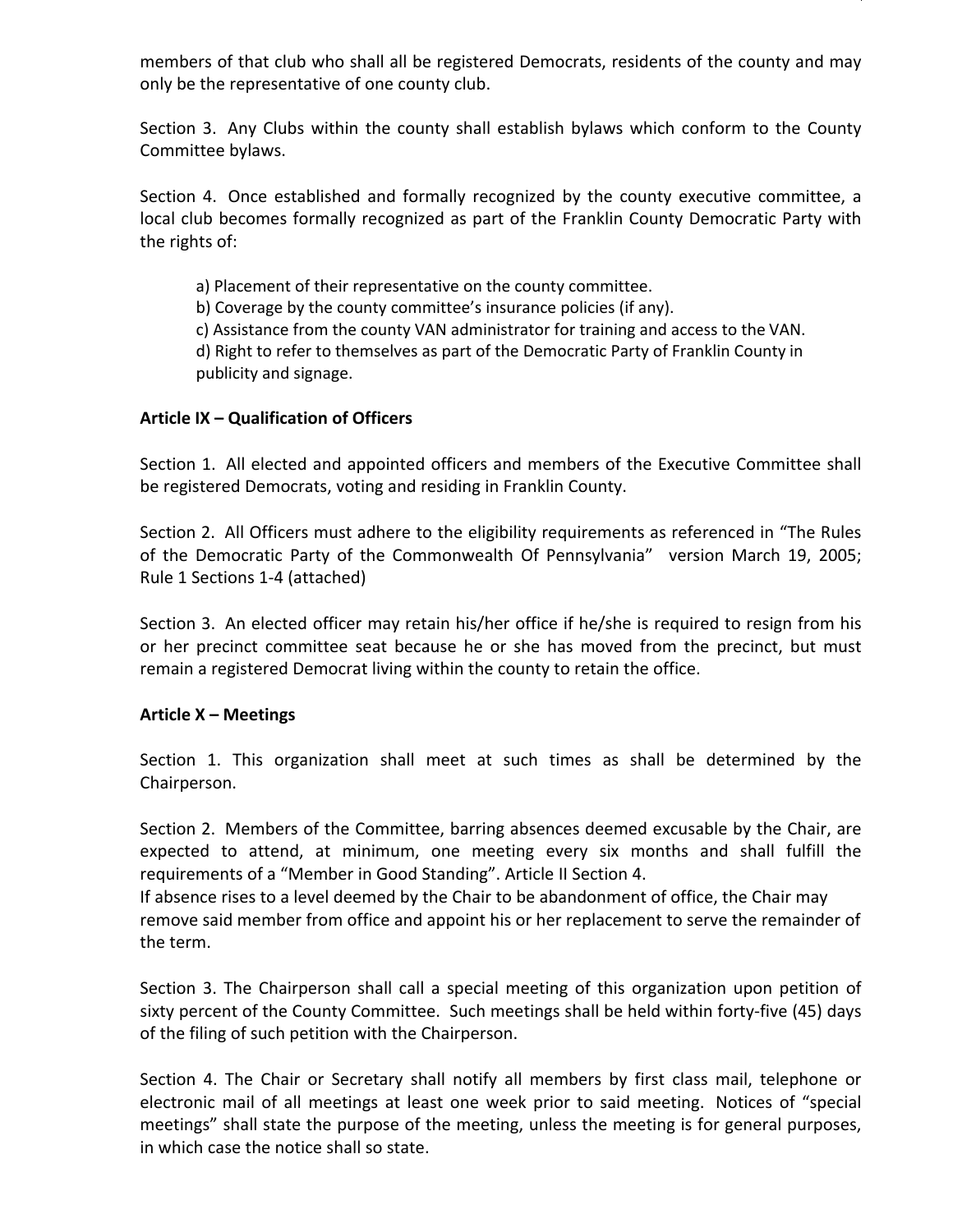Section 5. Procedures according to Robert's Rules of Order will be followed during meetings of the Committee or its affiliates and/or subordinate committees.

## **Article XI – Voting and Proxies**

Section 1. Except as set forth in Article III Section 2, all votes at meetings of this organization shall be by voice vote unless a majority of those present shall determine that some other method be used.

Section 2. Any Committee Member may give to another member of the Committee, regardless of precinct or to any registered Democrat voter of his/her precinct a written proxy authorizing the holder thereof to act for and on behalf of such member at any meeting of the full County Committee.

Section 3. Only duly elected or appointed committee members, or a person holding the proxy of such a committee member, may be eligible to vote.

Section 4. Any member of the Executive Committee may give his/her proxy to another Executive Committee member or a member of the FCDC to vote on Executive Committee matters.

## **Article XII - Withdrawal of Nominated Candidates**

Section 1. Any person who has won the Democratic nomination may withdraw his/her name from nomination by submitting a written request to the Franklin County Board of Elections.

Section 2. Procedures as outlined in the Franklin County Election Code, the Rules of the Democratic Party of the Commonwealth of Pennsylvania and the Bylaws of the Franklin County Democratic Committee must be strictly adhered to in nominating a replacement.

# **Article XIII - Code of Conduct**

Section 1. The Franklin County Democratic Committee is dedicated to providing a discrimination and harassment-free environment for everyone, and will not tolerate discrimination or harassment based on any unlawful basis as defined by the bylaws of the DNC and/or the State Party - "State Party Code of Conduct" enacted 2 -10 -2018. (attached)

Section 2. Violations of Code of Conduct shall be reported to The Chairperson, other members of the Executive Committee or a staff member at the location of the incident. The official will then ensure the complainant is secured in a safe, private location and obtain the details of the incident.

Section 3. The accused has a right to a hearing to defend his/herself concerning any complaint to be heard by the County Democratic Executive Committee.

Section 4. Proper Committee officials will conduct an appropriate investigation into any reported incident. In most cases this will be the Chairperson or his/her designee. If the Chairperson is the accused, the proper official shall be a Vice Chair. Parties and witnesses may present evidence and information relevant to the incident.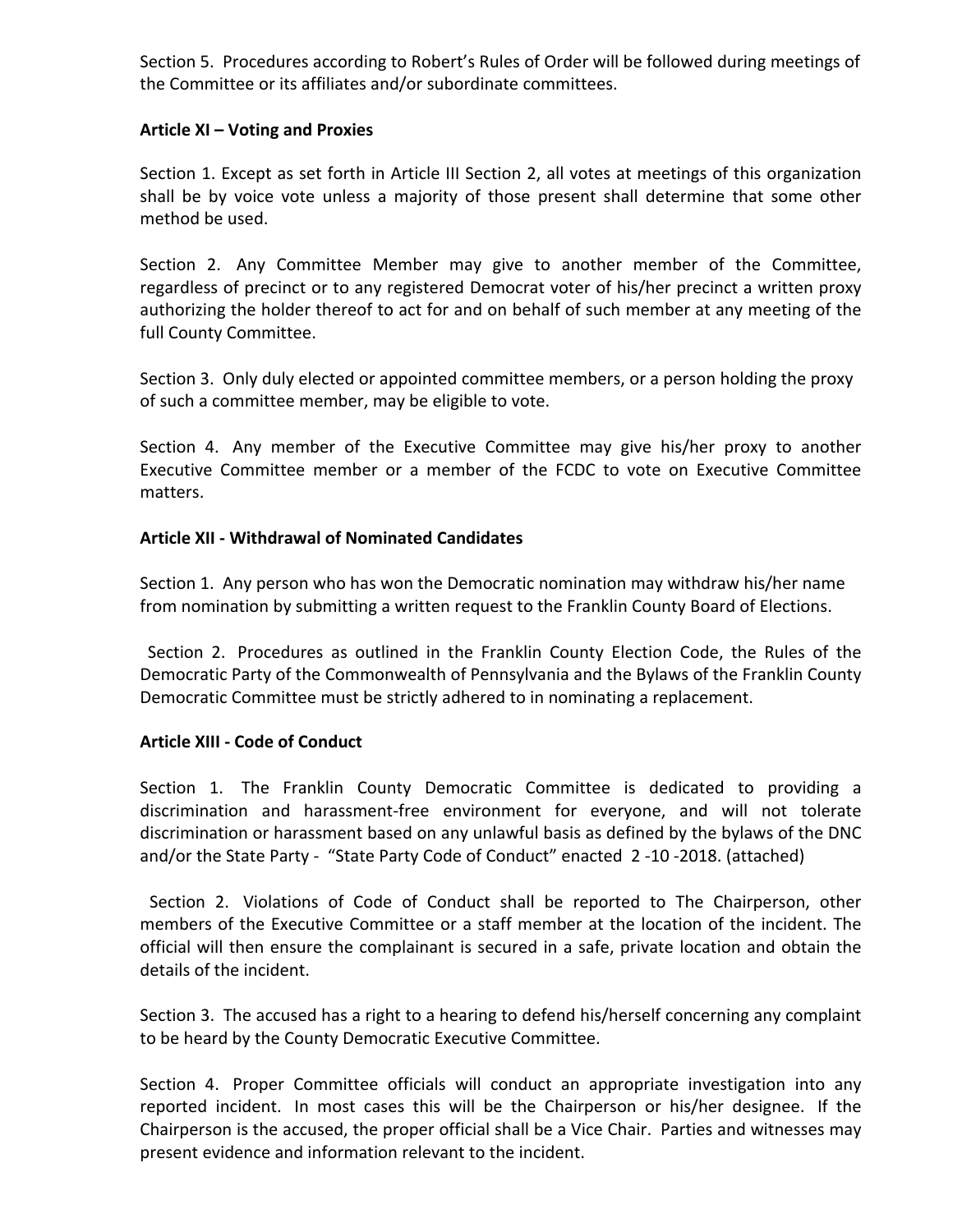Section 5. The proper Committee official(s) shall decide the penalty to be sought, up to and including expulsion from Committee office, subject to Committee Rules and Bylaws. If the offense is related to Officers or officials of the party, the report should be made to any member of the Executive Committee in consultation with Party Counsel and the official in question shall be recused from any role in further proceedings on the matter.

## **Article XIV – Amendments**

Section 1. These Bylaws may be amended by a two-thirds (2/3) vote of the County Committee Members present at a regular or special meeting.

Section 2. Except when proposed at the meeting indicated in Article III, Section 2, no amendment shall be considered by the members unless the proposed amendment shall have been stated in full in the notice of the meeting.

# **Article XV – Adoption – Approval – Filing**

Section 1. These Bylaws adopted by the Democratic committeemen and committeewomen of the Franklin County Democratic Committee shall be approved by the Pennsylvania State Democratic Committee and filed with the Board of Elections of Franklin County, and at such other places as required by law.

Section 2. All members shall keep a copy of these Bylaws for reference.

SPECIAL NOTICE – For the purpose of gender recognition all references to "he" or "she" are equally acceptable for the other except where specifically stated as it relates to the Chairperson and Vice Chairperson.

## **Attached Documents**

- a.) Rules of the Democratic Party of the Commonwealth of Pennsylvania as amended March 19, 2005
- b.) Pennsylvania Democratic Party Resolution-Adoption of Code of Conduct Regarding Discrimination and Harassment for State Party Activities Final Version 2-10-18

Revised and Adopted this 14th day of January 14, 2019

Gloria J. Guba Natalie J. Winter

Chairperson Secretary

\_\_\_\_\_\_\_\_\_\_\_\_\_\_\_\_\_\_\_\_\_\_\_\_\_\_\_\_\_\_\_\_\_ \_\_\_\_\_\_\_\_\_\_\_\_\_\_\_\_\_\_\_\_\_\_\_\_\_\_\_\_\_\_\_\_\_\_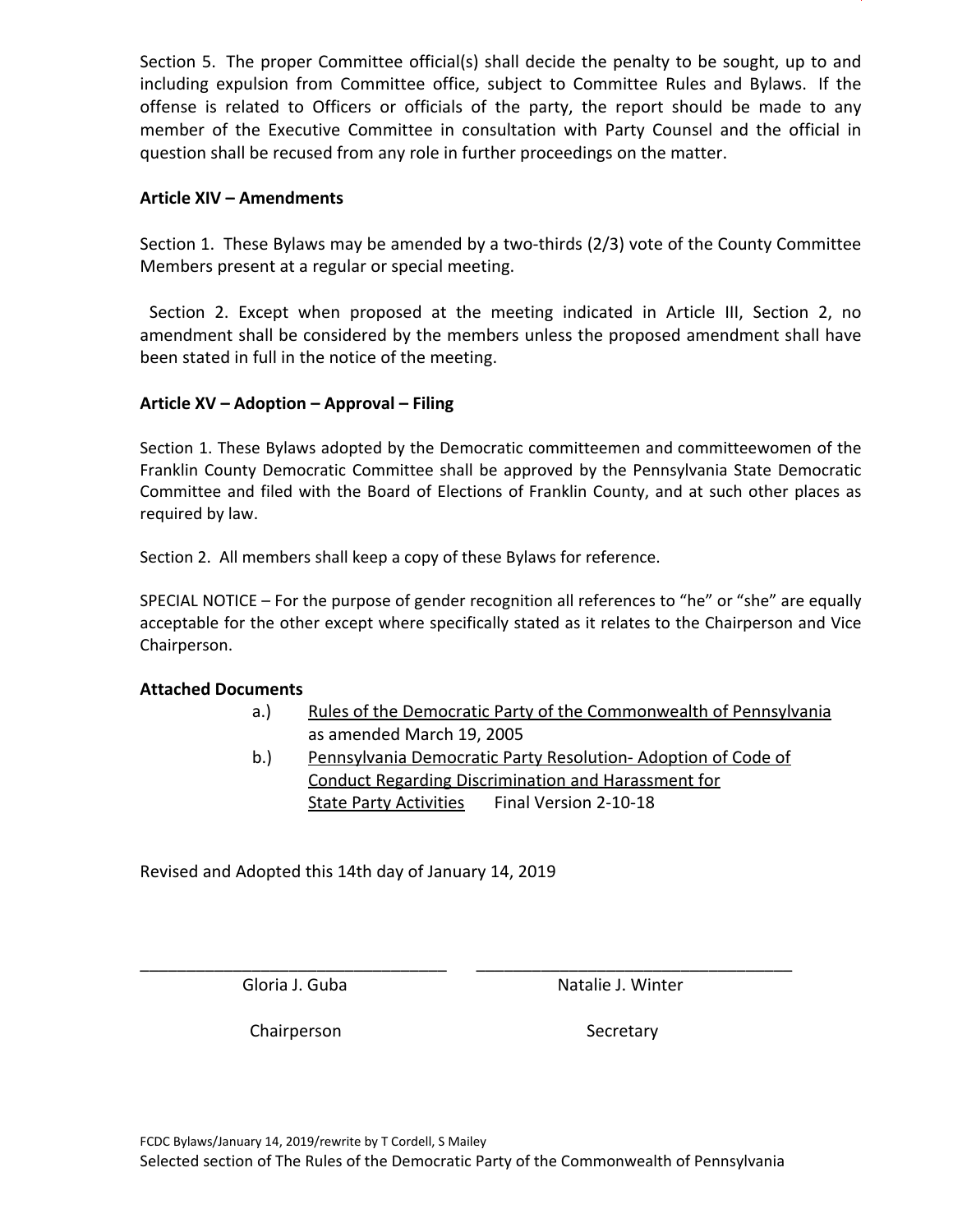**The Rules of the Democratic Party of the Commonwealth of Pennsylvania**

As amended March 19, 2005

# **Rule 1**

## **ORGANIZATION AND QUALIFICATIONS**

**Section 1**. The representative and authoritative bodies of the Democratic Party in Pennsylvania shall consist of:

- 1. The State Committee
- 2. The State Executive Committee
- 3. The County Committees, and
- 4. Such other subordinate committees as these rules and the rules of the respective County Committees shall provide, as long as they are in compliance with State and National Committee rules pursuant to Rule VII, Section 1 of these rules.

**Section 2**. Only duly registered and enrolled Democratic electors shall be eligible to serve as members or officers of any committees provided In Section 1 of this rule.

- (a) No person shall be eligible to serve as a member or officer of any Democratic Committee as provided in Section 1 of this rule who:
	- (1) holds a political appointive office of profit under an administration, whether city, school district (except teachers), county, state or national opposed to the Democratic Party (except positions of a judicial character or those appointed by the courts or notaries public or Commissioners of Deeds or those whose original appointment to said position was made by a Democratic administration or attained through a merit system or a collective bargaining contract);
	- (2) has entered into an agreement with opponents of the Democratic Party to support such opponents;
	- (3) by voice, vote, financial support or otherwise has, within two years, supported a candidate in a general or special election opposed to the duly nominated candidate of the Democratic Party on that election, except as provided in paragraph (c) of this Section.
- (b) No person shall be eligible as candidate for the office of Chair or Vice-Chair of a County Committee or as a member of the State Committee who has been a registered member of any other political party at any time during the two years preceding the Primary Election.
- (c) Those Democratic candidates who cross-file for an office in which cross filing is permitted by law and Democratic candidates running as write-ins and those persons supporting such candidates are exempt from paragraph (a) of this Section.

**Section 3.** In case any member or officer of any Democratic Committee is accused of being disqualified under any of the provisions of Section 2 of this rule, such member or officer is entitled to a full hearing by the State Executive Committee, except where such accusation concerns a County Committee or a committee subordinate to a County Committee, in which case such hearing will be held in accordance with the rules of the County Committee. Any ruling of a County Committee may be appealed to the State Executive Committee if such appeal is made in writing within 30 days from the date on which such ruling is handed down.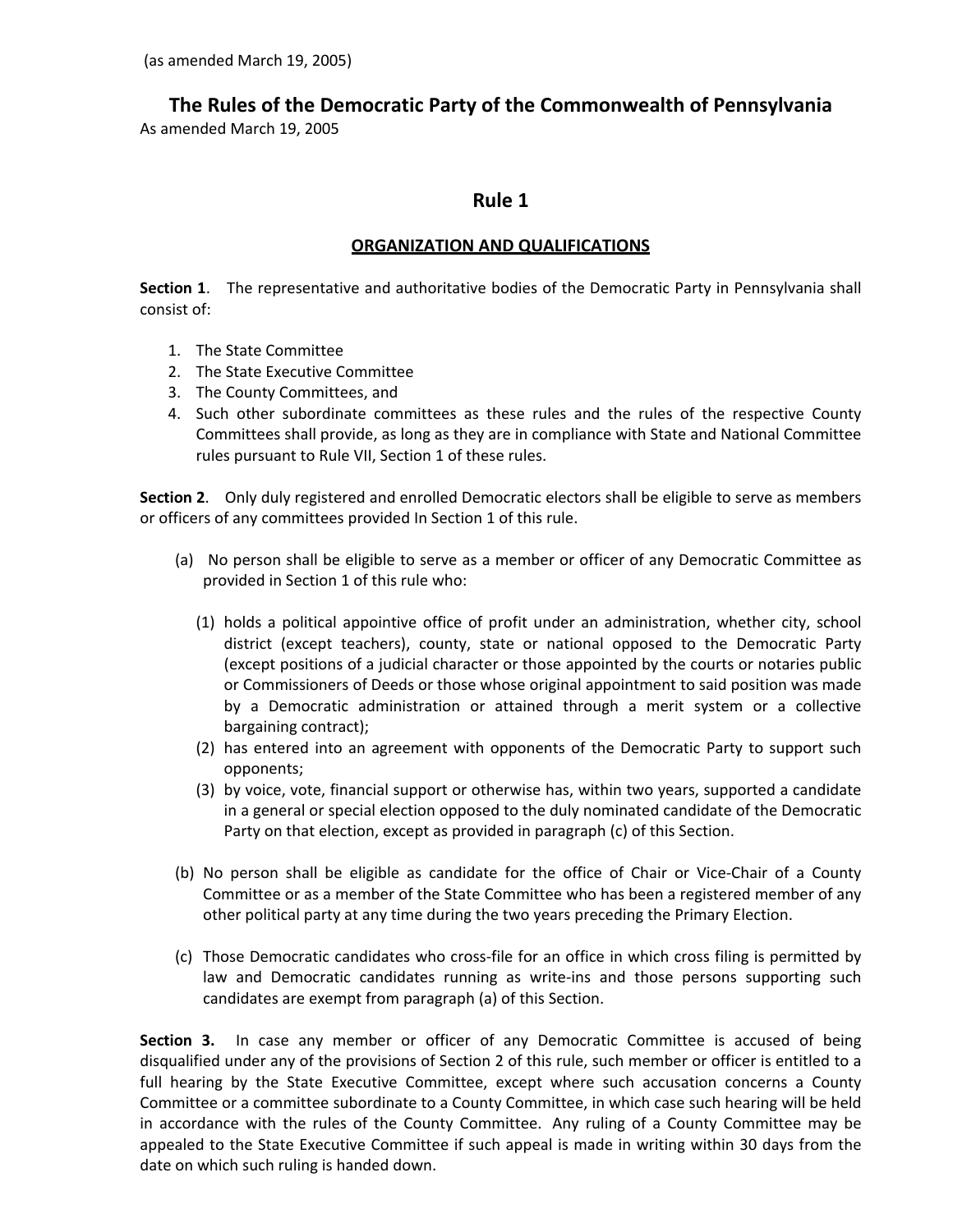Upon appeal to the State Executive Committee, a hearing shall be held on the day of the next regularly scheduled meeting of the State Committee provided the appeal is made more than thirty (30) days prior such meeting. Should the appeal be made less than thirty says prior to such meeting, a hearing will be held at State Committee headquarters in Harrisburg within thirty days after such meeting.

The Executive Committee may, by majority vote, remove from office or from Membership the person so accused found to be in violation of Section 2 of this Rule or take such other action which the Executive Committee finds appropriate.

In such case, the vacancy so created shall be filled in the manner provided by these rules or by the rules of the County Committee concerned, as the case may be.

**Section 4.** The State Committee, the State Executive Committee and County Committees are authorized and empowered to create and establish advisory and auxiliary committees.

*Referenced Code of Conduct document from State Party*

# **RESOLUTION – ADOPTION OF CODE OF CONDUCT REGARDING DISCRIMINATION AND HARASSMENT FOR STATE PARTY ACTIVITIES**

**WHEREAS** the Pennsylvania Democratic Party recognizes that discrimination and harassment are unlawful and immoral, and that we as Democrats do not tolerate such hostile or discriminatory behavior within society or our Party;

**WHEREAS** the Pennsylvania Democratic Party is dedicated to providing a discrimination and harassment-free experience in all Party activities for everyone;

**WHEREAS** the Pennsylvania Democratic Party does not tolerate discrimination against or harassment of participants at our events in any form, and per Democratic National Committee policy strives to create a safe, inclusive space;

**WHEREAS** the members of the Pennsylvania Democratic Party recognize that it is our collective responsibility to ensure that each member of our community feels welcome and respected;

**THEREFORE, BE IT RESOLVED THAT** the Pennsylvania Democratic Party hereby adopts the following Code of Conduct for all state, county, and local Democratic Party activities and events: **CODE OF CONDUCT**

In conjunction with and addition to the rules of the Democratic National Committee, The Pennsylvania Democratic Party is dedicated to providing a discrimination and harassment-free environment for everyone, and will not tolerate discrimination or harassment based on any unlawful basis, including but not limited to race, gender, sex, gender identity and expression, sexual orientation, disability, color, ethnicity, ancestry, age, national origin and immigration status, religion, creed, marital status, familial status, economic status, or domestic or sexual violence victim status.

**Harassment** includes, but is not limited to:

Offensive remarks, slurs, epithets, name calling, ridicule, threats, or gestures.  $\mathbb D$  Inappropriate images in public spaces.  $\Box$  Deliberate intimidation, stalking, or following of persons or witnesses to harassment.  $\Box$  Inappropriate physical contact or assault.  $\Box$  Unwelcome attention.  $\Box$  Coercing inappropriate sexual or other conduct in exchange for a benefit.  $\mathbb D$  Retaliation against complainant or witnesses to harassment.  $\mathbb D$  Advocating for, or encouraging, any of the above behavior Furthermore, intoxication is never an excuse to disrespect, harass, or harm others.

## **Enforcement**

If a participant engages in discriminatory or harassing behavior at an event, organizers retain the